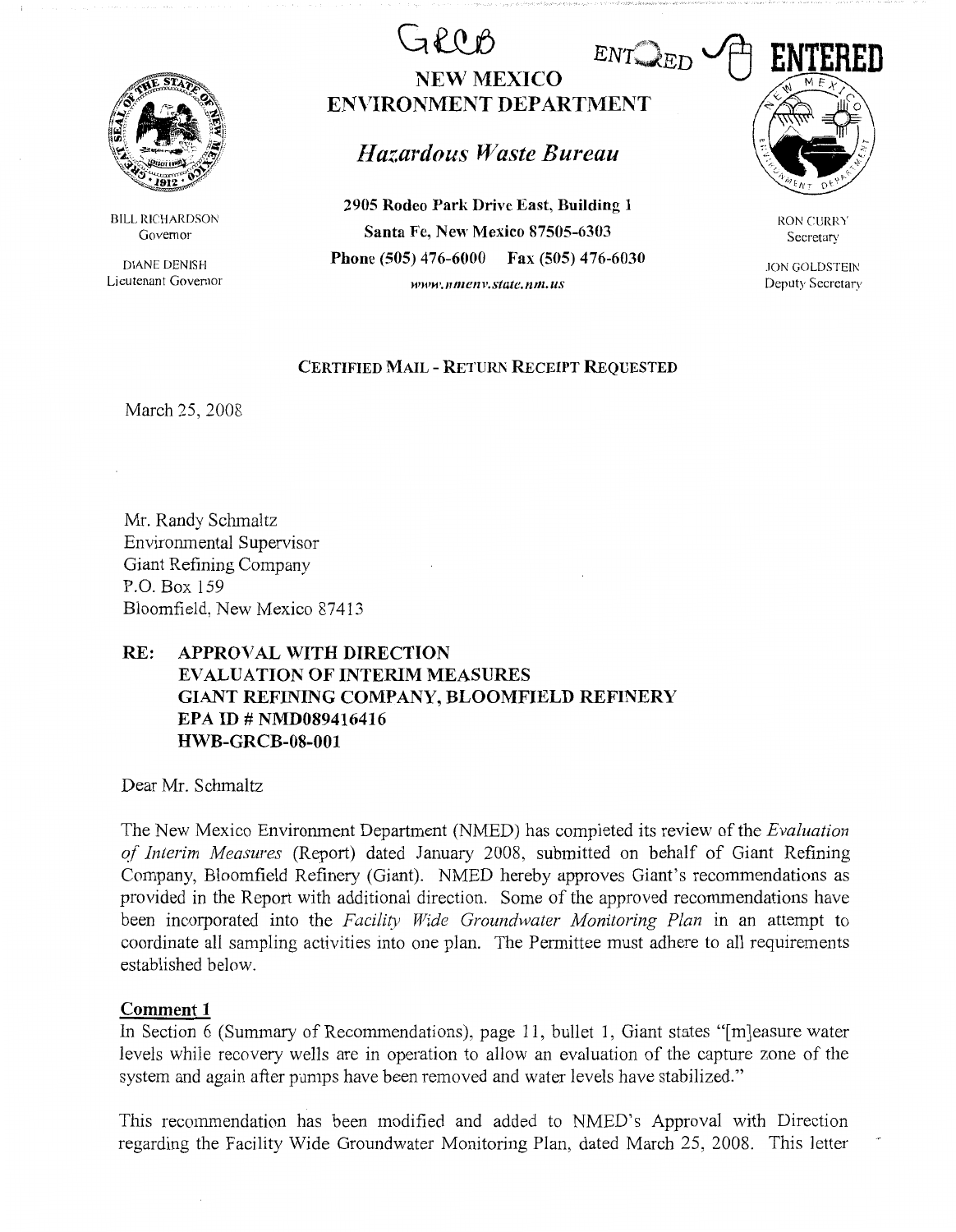Mr. Schmaltz March 25, 2008 Page 2

states in Section 4.1.1 (Groundwater levels), page 4-1 "[g)roundwater and SPH levels will be measured in all wells within 48 hours of the start of groundwater sampling activities. All automated and manual extraction of SPH and water from recovery wells, observation wells, and collection wells will be discontinued for 48 hours prior to the measurement of water and SPH levels."

Giant must revise the above sentence to incorporate bullet 1 of Section 6.0 of the Interim Plan which states "water levels in all wells will be measured while the recovery wells are in operation to allow evaluation of the system's capture zone and again after the pumps have been removed and water levels have stabilized."

#### **Comment 2**

Section 6 (Summary of Recommendations), page 11, bullet 2, Giant states their intent to "[ d]iscontinue recovery from the collection wells and recover from only observation wells with LNAPL using passive measures (e.g.; absorbent sock);"

Giant may cease recovery of SPH from collection and observations wells. At this point in time, absorbent socks are not required. However, Giant must collect depth to water and depth to product measurements from all observation and collection wells, MW-45 and MW-47 twice a week at regular intervals for three months, starting April 1, 2008. The data must be compiled in table format and submitted to NMED and OCD on or before July 17, 2008. The compiled data will be discussed at the end of the three month period to determine a course of action, if one is needed. If more than one foot of SPH is discovered in any observation well, MW-45, or MW-47 located on the river side of the barrier wall during the three months, NMED and OCD must be notified immediately. Future requirements will be incorporated into the Facility Wide Groundwater Monitoring Plan.

#### **Comment3**

Section 6 (Summary of Recommendations), page 12, bullet 1, Giant states "[c]ontinue to gauge all observation and collection wells on a bi-weekly basis;"

See Comment 2 above.

#### **Comment 4**

Section 6 (Summary of Recommendations), page 12, bullet 2, Giant states "[d] iscontinue recovery of water at the seep catchment basins and implement semi-annual monitoring at the Seeps #1, #6, #7, #8, and #9 on a semi-annual basis to monitor for the presence of volatile and semi-volatile constituents of concern."

This recommendation has been modified and added to NMED's Approval with Direction letter dated March 25, 2008 regarding the Facility Wide Groundwater Monitoring Plan. This letter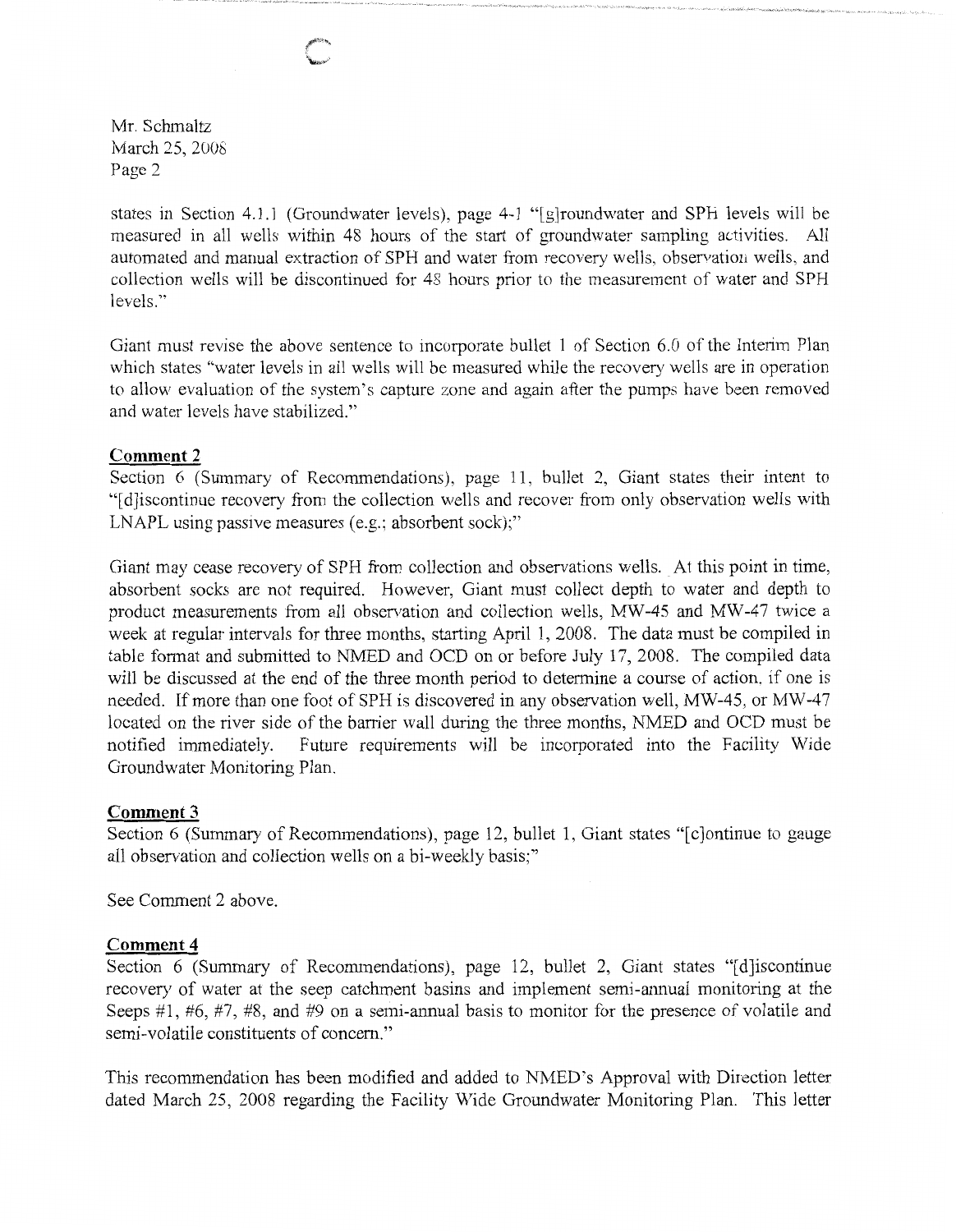Mr. Schmaltz March 25, 2008 Page 3

states in Section 5.3.1 (Monitoring and Sampling Locations), page 5-3, that "[s]eep North of MW-45, Seep North of MW-46, and Seep North of MW-47 are visually inspected bi-monthly." Seep North of MW-45, Seep North of MW-46, and Seep North of MW-47 were general locations identified during the initial discovery of hydrocarbon releases to the bluff. Since remedial activities began, specific locations have been identified as Seep 1 through Seep 9. Seep 3 and 4 are secondary catchments to Seep 1. Seeps 2 and 5 have had historic flows but groundwater discharge at these Seeps has ceased since the installation of the slurry wall. Currently, Seeps 2, 3, 4, and 5 have no current discharges of groundwater.

Giant must visually inspect all seep locations  $(\#1 \text{ through } \#9)$  on a weekly basis to determine if there is evidence of an active groundwater discharge and record the findings (the above quote must be revised to state weekly instead of bi-monthly). Giant must collect samples from Seeps 1, 6, 7, 8, and 9, if sufficient water is present, on a semi-annual basis during April and October. These samples must be analyzed for benzene, toluene, ethyl benzene, xylenes (BTEX), methyl tert-butyl ether (MTBE), semi volatile organic compounds (SVOCs) using EPA Method 8270, and general chemistry. If active discharges are present in Seeps 2, 3, 4, or 5, a sample must be collected during the semi-annual sampling event and analyzed for the above parameters. Water must be recovered from any of the seeps when the analytical results exceed any of the standards set by the Water Quality Control Commission (WQCC), the EPA Maximum contaminant Level (MCL), or in the absence of a WQCC standard or MCL, the EPA Region 6 Human Health Medium Specific Screening Levels (Tap Water)."